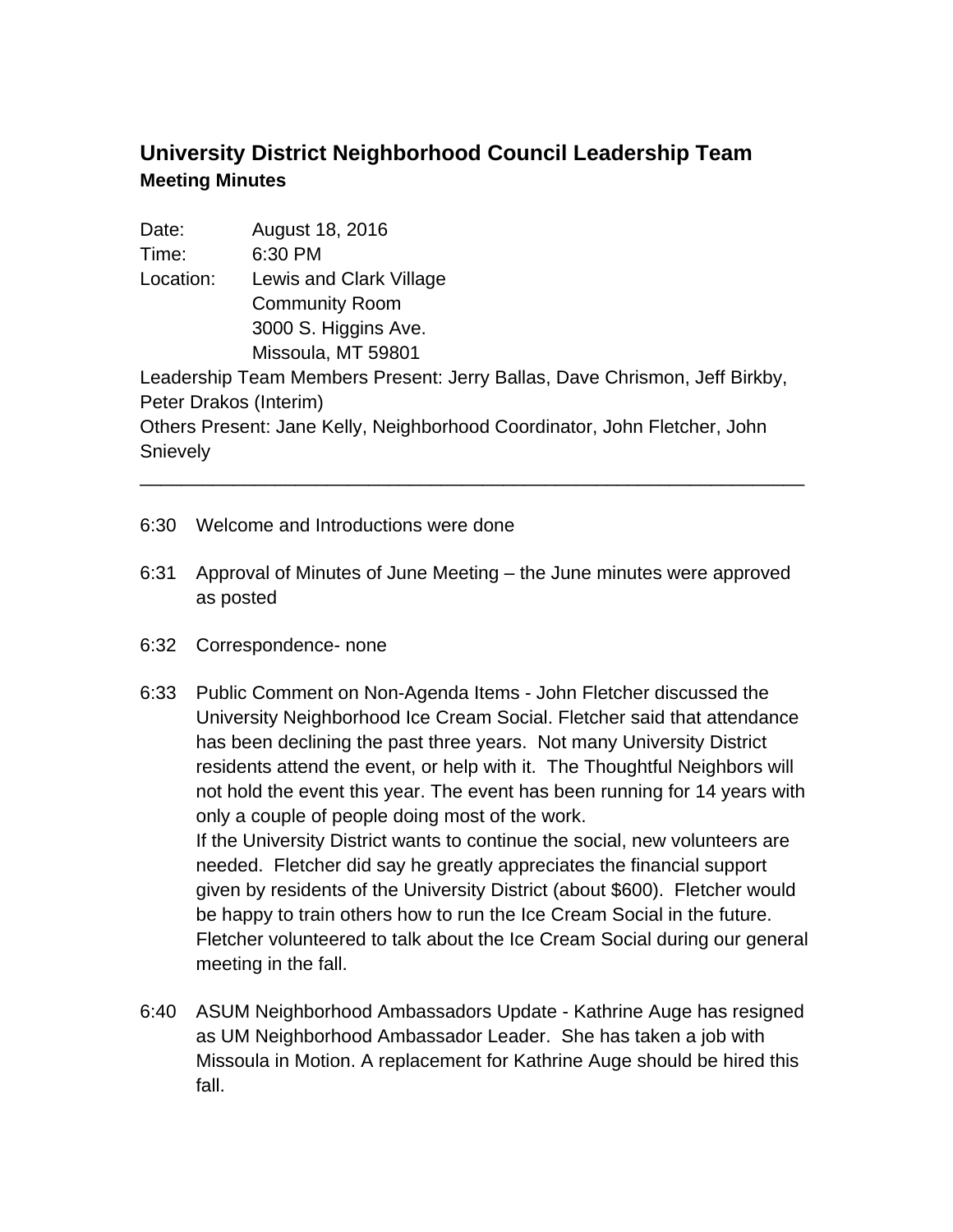- 6:45 Report on Jeannette Rankin Park Katie Sullivan The memo from the Dept. of Highways was passed around. LT members were glad to see the plan moving forward, and happy that the Dept. of Highways will not be using the park as a staging area and equipment storage while they work on the bridge. LT members thought that we should still keep pushing the Dept. of Highways to move forward with the plan, and finish the park as soon as they can. We also need to ask the Missoula Parks and Rec on how we can use volunteers to help move things along more quickly.
- 6:50 Office of Neighborhoods Report Jane Kelly, Neighborhood Coordinator Sept 13 is the workshop/training on how to apply for neighborhood grants. Large Grant applications are due October 25. Large Grants of \$3,000 each are available--\$18,000 total available. (Small grants of \$500 can be applied for any time) Stories and Stones will be held at the Cemetery from 12-4 pm on September 18th.
- 7:00 Budget and Calendar Review Dave Chrismon -The University District now has a new budget for Fiscal Year 2017 (which covers July 2106 through June 2017).

We must cover at least two general meetings a year out of our budget, including mailing costs.

\$800 is usually allocated for refreshments at the meetings. Up to \$5,000 at the end of the year of unused funds goes into reallocated funds in the Office of Neighborhoods. Individual neighborhood districts can apply for this money for any appropriate use. This can include an information/education campaign, meeting expenses (if not covered in other budgets), or other worthwhile projects. Jeff and Peter will brainstorm on some possible ideas on how we could use this money in the University District, and talk to Parks and Rec for their suggestions on what we might apply for. One idea is to get better signs on all of the trailheads in the University District.

7:10 Community Forum Report – Dave Chrismon gave a report on the Community Forum. A new storm water utility is being discussed for Missoula. This would be separate from the city sewer system. Update on Tourist Homes licensing in Missoula. Lots of interest in this issue, concern about unlicensed/illegal tourist homes. Possibly invite someone to speak about Tourist Homes at the next University District General Meeting in the fall.